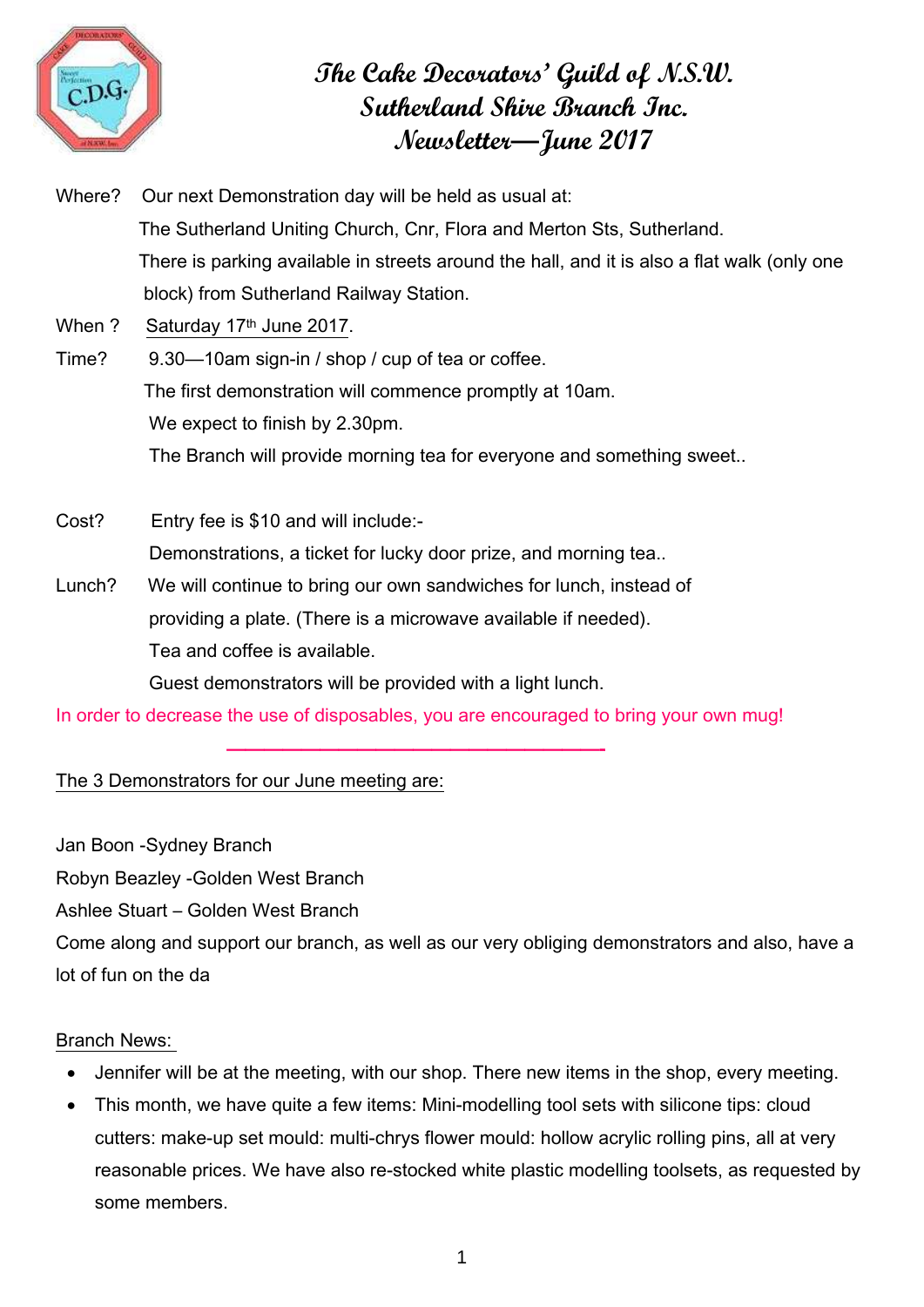- Don't forget that we have a selection of cake tins for hire. Please email Kerry for a list of available tins…or see Jennifer if you wish to enquire/hire. Cost is \$2.00 per tin/per week (or part thereof). Pick up/return, is at Kirrawee, unless other arrangements are made with Jennifer. 9521-2898.§
- Trish Longhurst is organising the Catering for our meetings, so you may get a call re-morning tea, (if you have put your name on the list). You should only be called upon once per year, if everyone participates. (Except for our SRD, of course, for which it is, "All hands on deck!)
- We have begun the organisation of our SRD and we are already getting excited. If any member has a suggestion or anything they think may add to the day…(thinking maybe mini-dems..10 mins, or similar), please let me know.
- If any of you have an interest in doing a workshop for toppers to put on our M.O.W. cakes, we can do that as well, but only if we have at least 6 members willing to participate and (donate cakes). It will probably be a week or so after the SRD, as that must be a priority. You will still have enough time to make your cakes, if you haven't done already by then. Please register your interest with a committee-member, a.s.a.p.
- I am constantly asked for meeting dates, so I am repeating the information here ! Our remaining meeting dates for 2017 are:

 June 17th August 19th

September 16th

Our SRD, is on November 18th

.§

Last month, quite a few of our members and one lady from the local community, joined us in making, decorating and donating, 19 doz. cupcakes and also some lovely, decorated biscuits, to the Palliative Care Ward, at P.O.W. Children's Hospital at Randwick for a fund-raising stall, after a request from Le-Anne, a local decorator, who works there.

To those of you who aren't aware, Palliative care is the term used, when an illness is no longer able to be cured; the only treatment, is to try to promote well-being, as much as possible, by relieving the pain and discomfort of symptoms, for those children in their last months, weeks and days. We were honoured to assist palliative care staff, who were raising funds to provide the "extras" that make life a little happier for these babies and children, (any of whom, at any time, could be our beloved kids, or grandkids).

We were ecstatic to hear, that the stall raised \$1100.00. Congratulations to all who were involved! For those querying why not Sutherland Hospital?

1. They have never asked! 2. Children in the Shire, who are too sick/unable to be treated at Sutherland, are transferred to POW Children's, as well.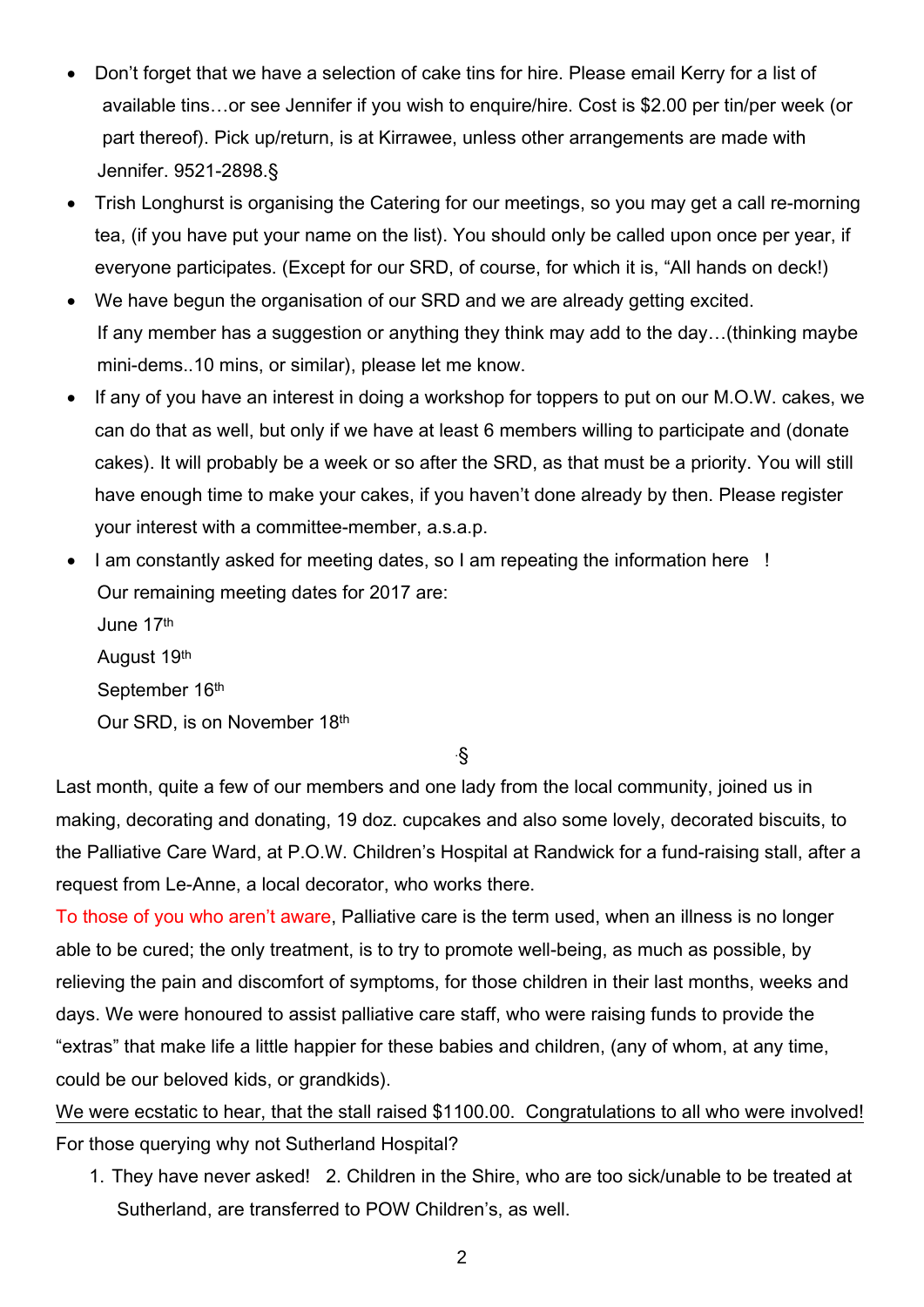## ON FREEZING: CAKES

1. Cool baked cakes on a rack. 2. Lay a sheet of plastic wrap, on the table and wrap cakes. 3. Lay another sheet, on the table and wrap cakes again. 4. Lay a piece of foil on the table and wrap cakes folding in the ends like a present, then rolling the ends up. 5. Lay down another piece of foil and wrap the cakes again. 6. Label with the flavour, date and size of the cake and pop in the freezer.

## ON FREEZING: CUPCAKES

- 1. Cool cupcakes on a rack. 2. Lay a sheet of plastic wrap, on the table.
- 2. Set 6 cupcakes on top and wrap.
- 3. Lay another sheet of Plastic wrap, on the table and wrap the cupcakes again.
- 4. Slide into a ziplock bag. Squeeze the air out and close.
- 5. Label with the flavour and date and pop into freezer.

# TO DEFROST CAKES:

1. Take the cakes or cupcakes out of the freezer and let defrost on the counter.

The time will depend on the size of the cake layer, but may take about an hour. Cupcakes may take less time to defrost.

- 2. Let the condensation form on the outside of the packaging.
- 3. Once they have sitting out of refrigerator for a while, unwrap them and serve.

Notes: Cakes and cupcakes can be frozen for up to a month.

| <b>CAKE SIZE</b> | <b>ICING QUANTITY</b> | <b>CAKE SIZE</b> | <b>ICING QUANTITY</b> |  |
|------------------|-----------------------|------------------|-----------------------|--|
| $6" - 15cm$      | 500gm                 | 10" - 25cm       | 1.5kg                 |  |
|                  |                       |                  |                       |  |
| 7" - 17.5cm      | 750gm                 | $11" - 27.5cm$   | 1.75kgs               |  |
|                  |                       |                  |                       |  |
| 8" - 20cm        | 1 kg                  | 12" - 30cm       | 2 kgs                 |  |
|                  |                       |                  |                       |  |
| 9" - 22.5cm      | 1.25kgs               |                  |                       |  |
|                  |                       |                  |                       |  |